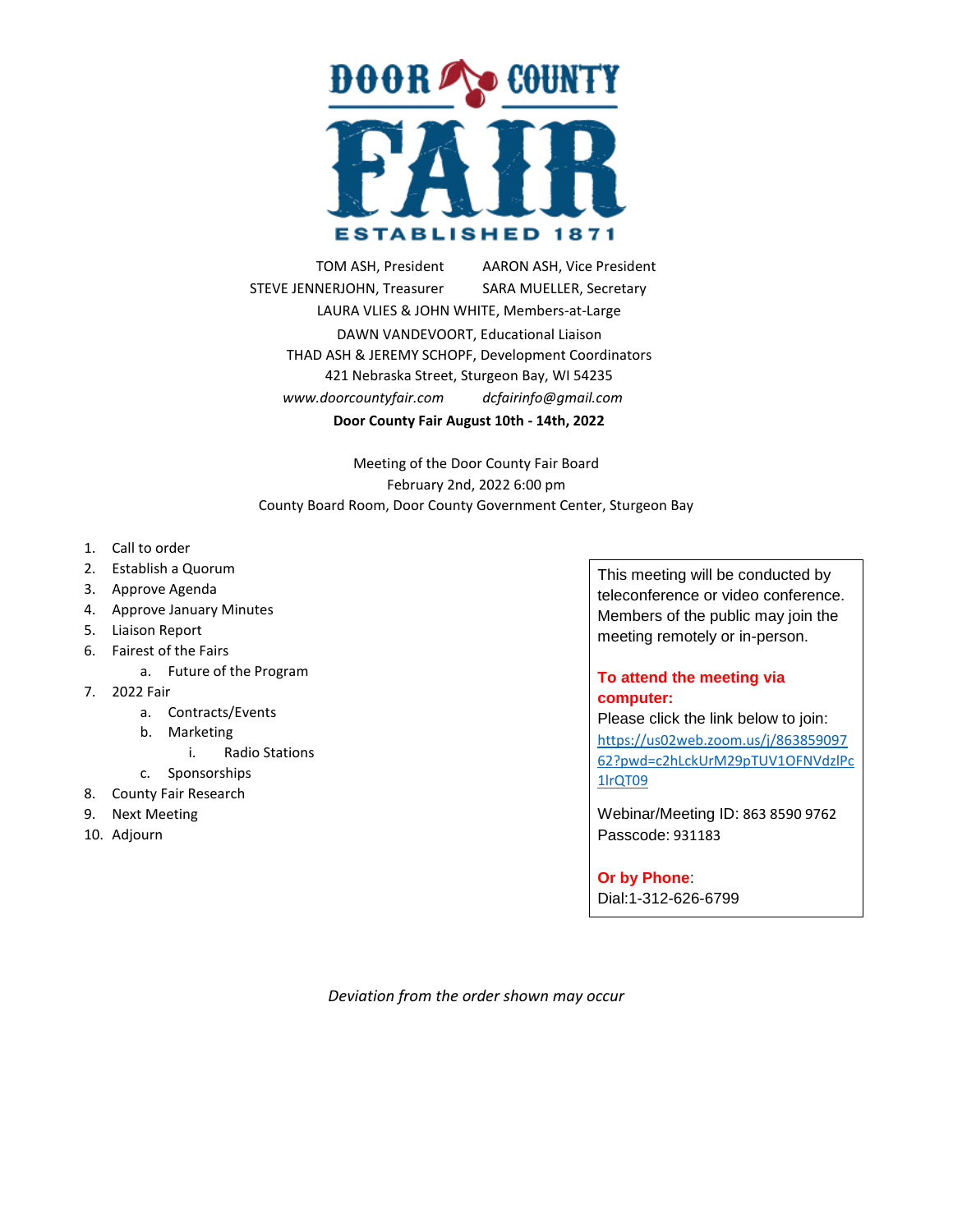- 1. Meeting was called to order at 6:04 pm by President Tom Ash. Those in attendance include: Dawn VandeVoort, John White, Sara Mueller, Thad Ash, Ken Pabich, Wayne Spritka, Roy Englebert, Nick Freimuth, Laura Vlies, and Aaron Ash. Steve Jennerjohn and Jeremy Schopf were not able to attend.
- 2. Thad moved to approve the agenda. John second. Motion carried.
- 3. Thad moved to approve the minutes. John second. Motion carried.
- 4. There was no liaison report.
- 5. Fairest of the fairs program: There has been no communication from Monica or Michaela Guillet in regards to convention or the future of the program. Thad will make another attempt to reach them to get details regarding convention. Laura had reached out to Claire Olson and she is still interested in being a part of the program in some capacity. Laura will go to convention and see what happens and if the Door County Fairest competes.
- 6. 2022 Fair:
- Wednesday, Boogie and the Yo Yoz, 7:30 pm, \$7500
- Thursday, Whiskey Ditch, 7:30, \$1800
- Friday, Mustang Sally IN THE WORKS approx. \$15500 when all said and done
- Saturday, Vic Ferarri, \$8500
- Sunday still looking (\$2000 budgeted)
- a. Contracts are in for the Pig and Ducks, Wood Carver and the Stock Cars. The racing team agreed to track prep for the motorcycles and their show for \$9750. Dock Dogs contract has not been received as of the meeting. AMA and the demo are still penciled in but waiting on contracts. All of those attractions come in around \$71725 and the budget allows for \$73400. Thad moved to go ahead with Mustang Sally as the Saturday act, even if it means we come in a little over budget for entertainment. John second. Motion carried.
- b. Marketing: Nick presented his Let's Go Door County marketing package proposal for 2022. The cost would remain the same, at \$7200. The contract is the same as 2021 and he is open to new ideas going forward. Tom will work with the county to get the contract signed and adapted to their format. Thad moved to accept Nick's proposal as presented. Second by Aaron. Discussion continued. Videos with Nick could become part of sponsor incentives and tiers when they commit to a certain amount of sponsorship. Having set data about the number of people reached through Let's Go Door County could be a bargaining tool to encourage larger sponsorships. In October, his organization reached 2 million viewers on Facebook. The 2021 fair posts were seeing about 3,000-5,000 views each. Motion carried. Tom will reach out to the radio stations to see what kind of marketing packages they would be willing to offer for 2022.
- c. Sponsorships: Laura talked about the work she has been doing with the sponsorship side of things. She sent out 200 letters reaching out to businesses to introduce herself and to start the sponsorship process. She is starting a database of contact through gmail, under the email [dcfairsponsor@gmail.com.](mailto:dcfairsponsor@gmail.com) This will house contact information and be a central point to store information. She talked about her vision for larger scale sponsorships which included larger incentives like interviews on Let's Go Door County, named events, t-shirts, and advertisement. She created a mock up of a new sponsorship form (see attached). The group discussed the document and how user friendly it is, corrections to some of the business names, money allocations, and additional areas of sponsorship - like sponsoring a ride, sanitation stations, and events.